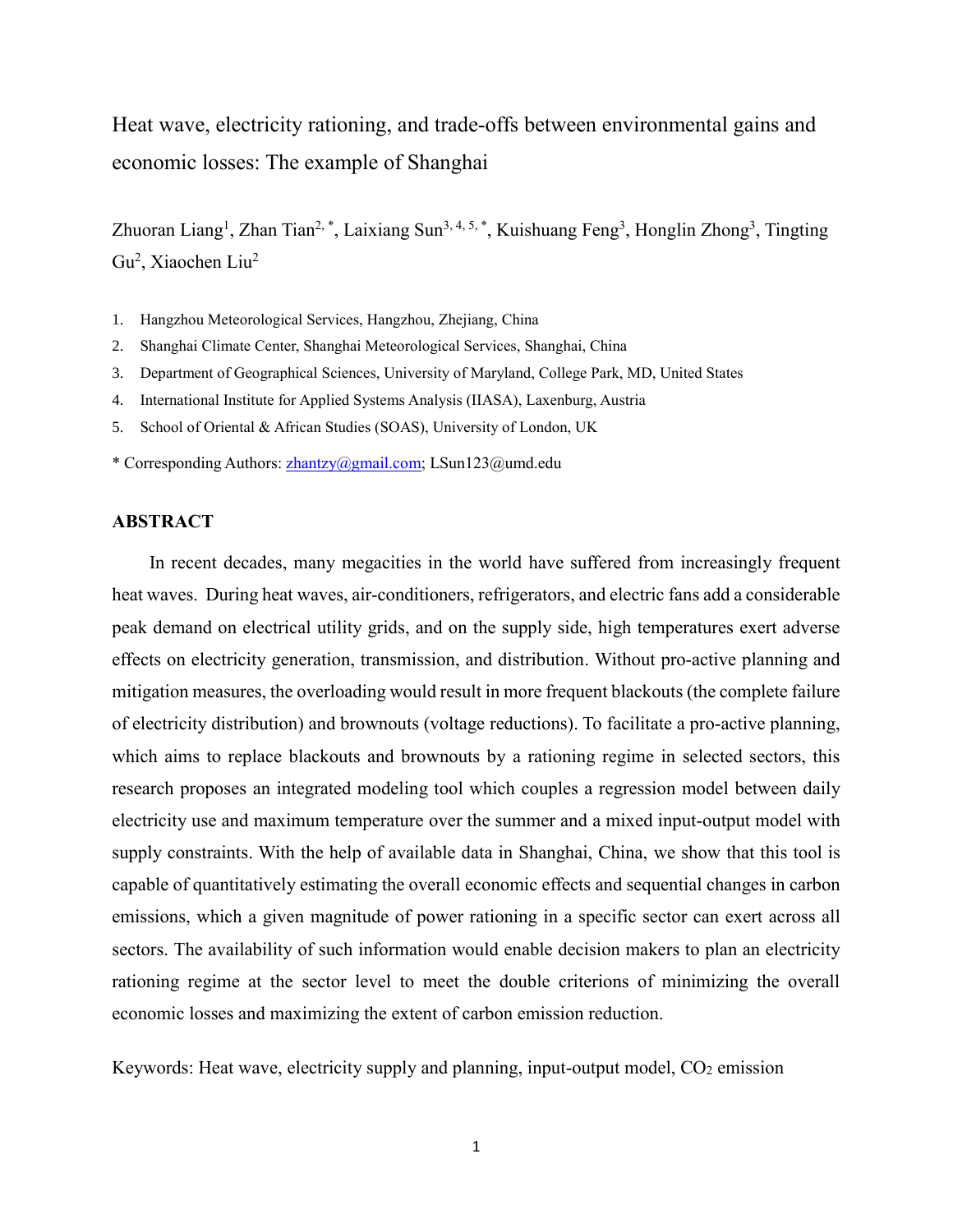### **1. Introduction**

 $\overline{a}$ 

In the Summary for Policymakers of the Working Group III to the 5<sup>th</sup> Assessment Report of the IPCC, it is clearly stated that in the last 130 years, the world has warmed by approximately  $0.85^{\circ}$ C; and furthermore, each of the last 3 decades has been successively warmer than any preceding decade since 1850 [1]. This increasing global warming trend, in combination with the heat-island effects of large urban establishments, has led to more frequent events of heat waves in many mega-cities across the world in recent decades. Extreme high air temperatures lasting for several days can contribute directly to deaths from cardiovascular and respiratory disease, particularly among elderly people. For example, in the heat wave of summer 2003 in Europe, more than 70,000 excess deaths were recorded [2]. To mitigate the adversary impact of a heat wave on human health and to save human lives, power suppliers should grant the top priority to the cooling of residential and working spaces in power supply management. However, when air-conditioners, refrigerators, and electric fans add heavier power loads to the grid, blackouts (the complete failure of electricity distribution) and brownouts (voltage reductions) may occur as the power companies struggle to deal with the heat wave-caused problems with generation, transmission and distribution, in addition to the burden of overloading  $[3-4]$ <sup>1</sup>. This tension is much higher in big cities where economy is booming and demand for electricity increases rapidly owing to fast social-economic development and population growth. For example, the air conditioner ownership in Shanghai has increased from 93 in 2003 to 207 in 2013 per hundred households [7]. During heat wave, electricity shortage in Shanghai often reaches 1 million kWh or even a much higher level, and consequently, power rationing has to be imposed on certain sectors with very short notice [8].

Much research attention has been paid to the design of a power rationing regime. Given the complexity in assessing the direct and indirect impact of power rationing across many social and economic systems, decision-making regimes based on expert opinions has been regarded as the most practical approach [9-13]. However, experts' opinions are often diverse and difficult to be

<sup>&</sup>lt;sup>1</sup> For example, during a two-week event of a heat wave in California in July 2006, Pacific Gas and Electric Company (PG&E), the biggest power company in the state, reported that heavy electricity use and ambient temperature heated the transformers and they failed to cool. This in turn tripped circuit breakers, broke fuses and burned the insulation, causing short circuits inside the transformers. In northern California, 1.2 million PG&E customers experienced electricity shortages when 1,150 distribution line transformers failed to cool down and stopped operating [3, 5-6].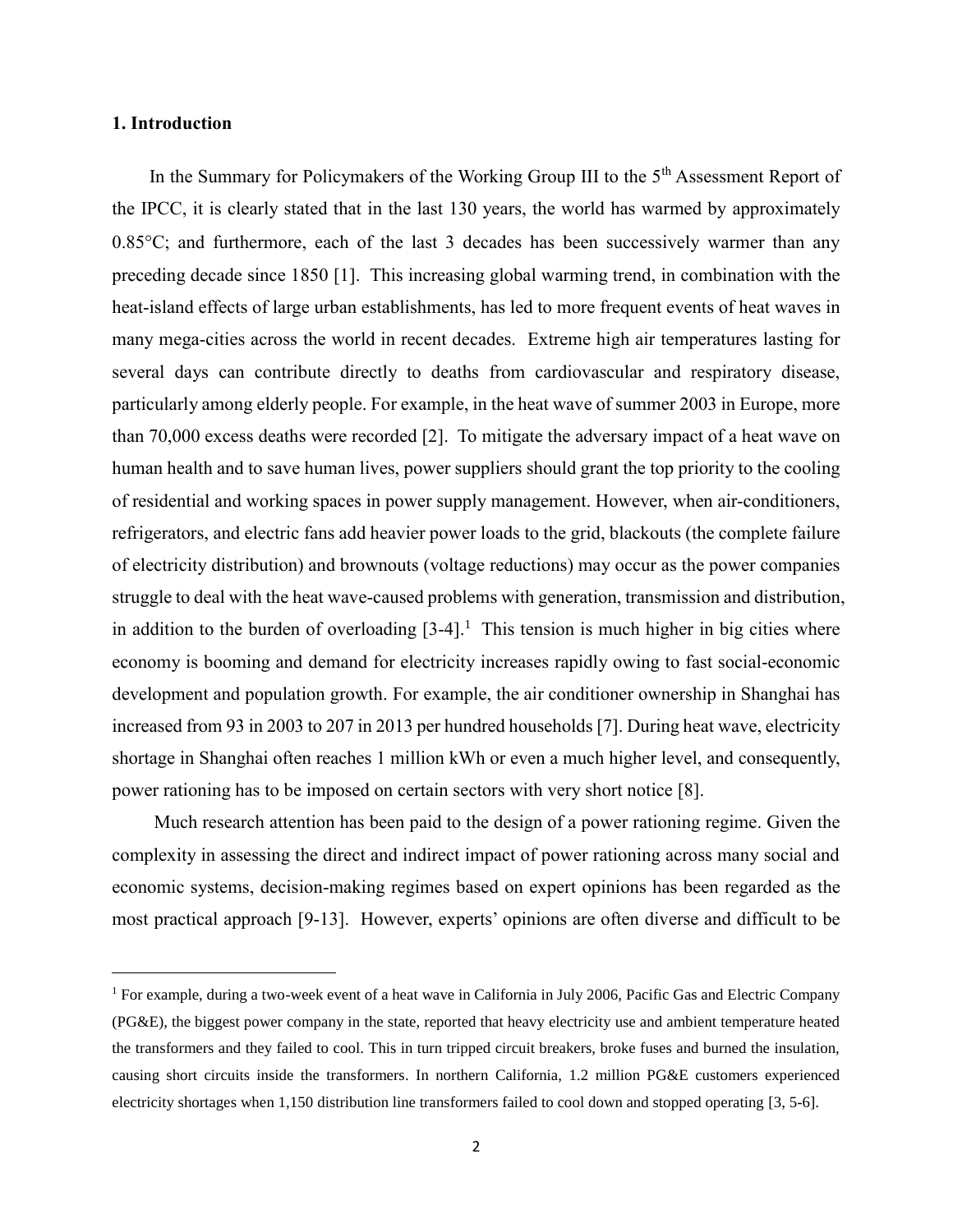quantified and standardized. As a consequence, it is hard to monitor and objectively evaluate such decision-making processes. In the case where biased opinion driven by conflict interests become influential, the resultant rationing plan could lead to more social and economic problems than the plan could solve. Fahrioglu and Alvarado [14] employed the 'revelation principle' of game theory to design incentive compatible contracts for encouraging customers to participate in a demand management program. The goal of this approach is to get certain load relief when needed and to do so in a cost effective way. While such a theoretical design is potentially helpful to reduce the peak load during a heat wave, it is unclear where the boundary should be for the cost-benefit calculation by the contracting parts in practice. In other words, it would be very difficult for such a contract to incorporate indirect impacts on upstream and downstream sectors.

In this research, we propose an integrated modeling tool that combines a regression model, which quantifies the relationship between daily electricity use (or peak load) and daily maximum temperature, and a mixed input-output model with supply constraints. This tool is designed to facilitate a pro-active rationing regime in selected sectors with the intention to avoid shocks of sudden blackouts and brownouts. The close relationship between daily maximum temperature and daily electricity consumption or peak load in summer months has been acknowledged by a large number of studies [15-24]. Many researches have employed this relationship to forecast the electricity demand at hourly, daily and weekly time-steps [23-27]. In this study, we establish this relationship based on Shanghai's data and employ the relationship to estimate the extent of power shortage gap for  $1^{\circ}$ C increase in daily maximum temperature during heat wave. We call this extent of power shortage gap the Marginal Shortage Gap (MSG). In a standard Input–Output (I-O) model, a change in final demand would stimulate changes in output and incomes across all economic sectors via a multiplier mechanism. However, an electricty rationing at the scale of the MSG in a specific sector leads to a constraint to the production activities in the sector and as a consequence, output of this sector will not automatically expand or shrink in direct proportion to changes in final demand. This means that the standard I-O model needs to be modified to incorporate supply constraints associated with the rationing, permitting a more realistic evaluation of multiplier effects across the economy [28], as we will present in details in Section 2.3. In addition to evaluating the direct and indirect impact on sectoral outputs, it is also important to estimate the changes in  $CO<sub>2</sub>$ emission induced by the above magnitude of electricty rationing. For the latter purpose, we extend the I-O model with a vector of sectoral  $CO<sub>2</sub>$  emissions coefficients and this leads to an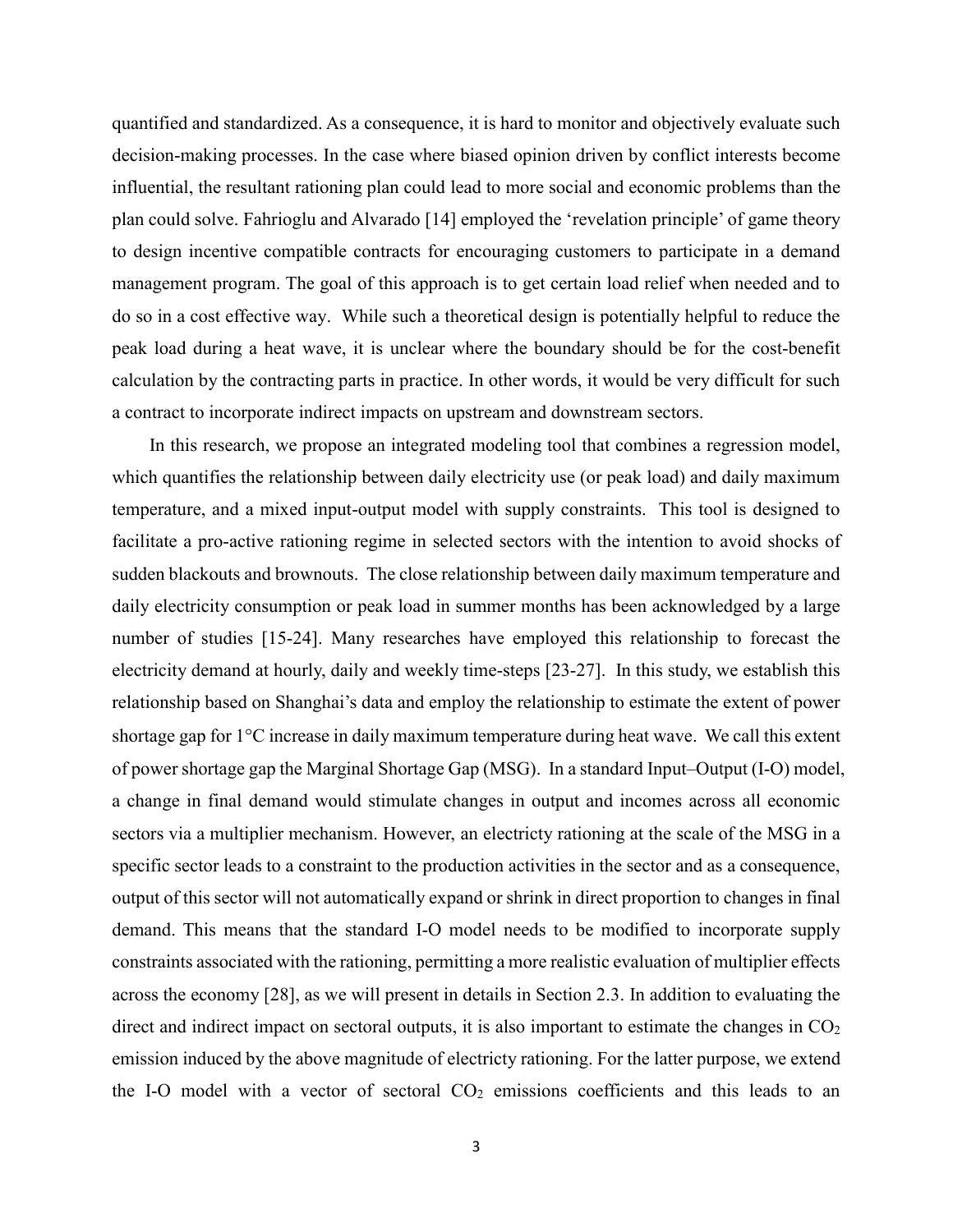environemtally-extended I-O model [29-31].

We take Shanghai in China as an illustrative example to demonstrate the usefulness of this coupled modeling tool. We show that this tool is capable of quantitatively estimating the overall economic effects and carbon emissions consequences which a given magnitude of power rationing as measured by the MSG in a specific sector can impose to all sectors. Based on these estimations, we can rank individual economic sectors by (a) the total GDP loss, (b) total reduction of  $CO<sub>2</sub>$ emissions, and (c) the ratio of (a) to (b), as triggered by the given extent of power rationing in the sector. The availability of such information would enable decision makers to plan an electricity rationing regime at the sector level to meet the double criterions of minimizing the overall economic losses and maximizing the extent of carbon emissions reduction.

Although the concept of adaptation to climate change has received increasing attention in recent years, for heat waves, anticipatory adaptation is not common as governments and power companies are not willing to expend effort or money without clear warnings of risks or obvious losses [4]. This paper provides a simple and effective tool for decision makers in governments and utility companies to clearly access the direct and indirect losses of a MSG shock to each individual sector of the economy. This makes it much easier for government agencies and utility companies to design short-term adaptation measures before and during a heat wave. To the best of our knowledge, there is no comparable work in the literature and this means that our work fills in an important niche in the field of applied energy.

# **2. Materials and Methods**

#### 2.1. Daily Weather and Electricity Data

Daily maximum temperature data are the observation records of Xujiahui Meteorological Observatory Station [32]. Xujiahui Station is located in one of commercial centers of Shanghai. It was the first Meteorological Observatory Station in East Asian and has followed the highest standard in its operation. We take July 1<sup>st</sup> to August  $31<sup>st</sup>$  in 2007 as the illustration period for two reasons. First, heat waves occurred frequently during these two months. Second, the latest inputoutput table publicly available for Shanghai is the 2007 table. The daily electricity consumption and peak-load data are from the State Grid Shanghai Municipal Electric Power Company [8].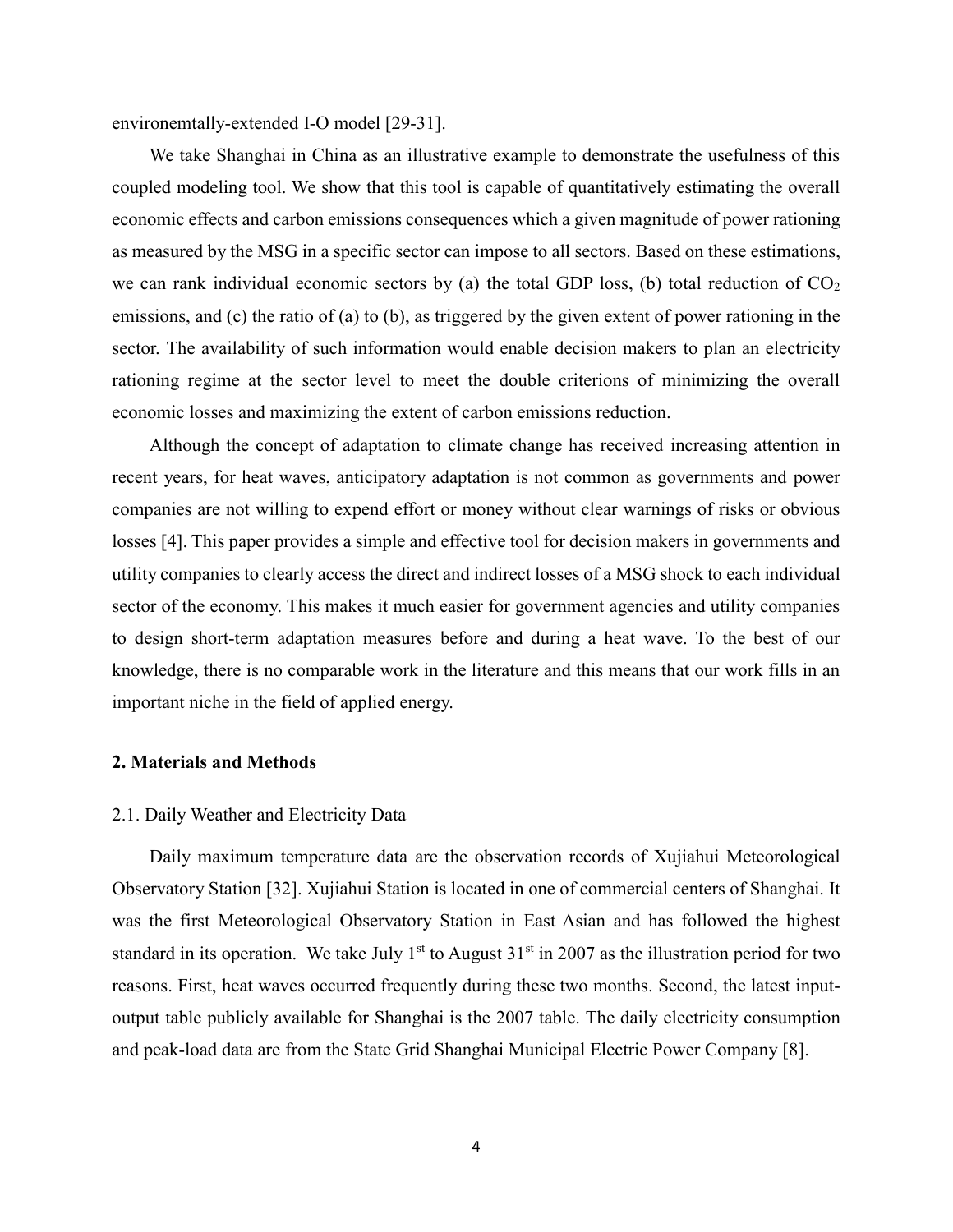# 2.2. Input-output Table and  $CO<sub>2</sub>$  Emissions Data

The 2007 input-output table with 144 sectors is obtained from the Survey Office of the National Bureau of Statistics in Shanghai [7]. The I-O table reports the final consumption and value added for each of the 144 sectors, as well as the inter-sectoral supply and intermediate use matrix. The CO<sub>2</sub> emissions data for Shanghai are calculated based on the Yearbook of Shanghai Energy Statistics and the IPCC reference approach [33-34], with China-specific emission factors being used [29-31] instead of the IPCC default value as described in [30]. The  $CO<sub>2</sub>$  emissions data cover 44 sectors. Therefore, we established a matching procedure to link the two datasets. For presentation convenience, we report results for these 44 aggregated sectors. The results for 144 sectors are also available upon request.<sup>2</sup>

# 2.3. Mixed I-O Model with Supply Constraint

 $\overline{a}$ 

The basic I–O model presents the state of an economy during a single accounting period (generally a year) and enables to analyze the changes from one state to another as triggered by exogenous shocks. Dealing with discrete and explicit changes in economic structure through rigorous accounting constitutes the most distinguished feature of I–O modeling. This feature makes I-O model powerful in evaluating the direct and indirect impacts of alternative policy options, in dealing with contingencies and shocks, across all sectors of the economy. Through the evaluation of alternative policy options and by pinpointing the inadequacies and inconsistencies in some of the options, as a basis for improving them, policy evaluation based on I–O modeling can stimulate new insights in the search for the most promising policy choice.

In the standard I-O model, changes in the exogenously given vector of final demand  $(\Delta y)$  are driving the economy via a matrix of output multipliers, i.e., the Leontief inverse  $(I - A)^{-1}$ , leading to changes in sectoral output  $(\Delta x)$ :

$$
(I - A)^{-1} \Delta y = \Delta x. \tag{1}
$$

To calculate  $CO_2$  emissions triggered by  $\Delta y$ , we extend the I-O model in Eq. (1) with a vector of sectoral CO<sup>2</sup> emission coefficients *e*, which is defined as CO<sup>2</sup> emissions per unit of economic

<sup>&</sup>lt;sup>2</sup> To evaluate the effects of a MSG shock for each of the 144 sectors, we disaggregate the emission data to match the I-O sectors instead of aggregating I-O sectors.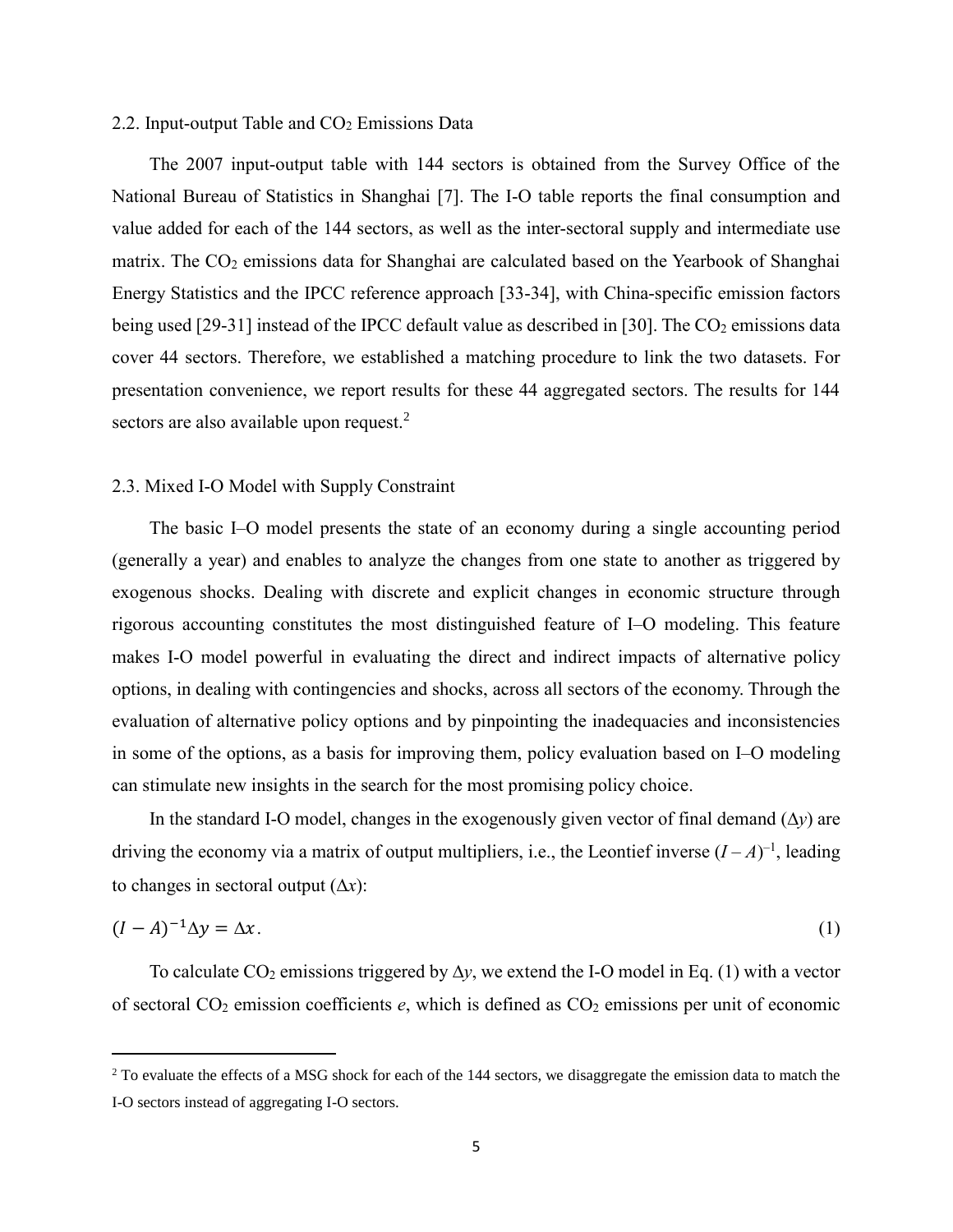output in individual economic sectors *n*:

$$
e = [e_1, e_2 \dots e_n]. \tag{2}
$$

Thus, the total change in  $CO_2$  emissions triggered by  $\Delta y$  can be calculated by:

$$
\Delta CO_2 = e(I - A)^{-1} \Delta y. \tag{3}
$$

It is worth noting that the standard I-O model assumes that the economy adjusts, within the given statistical year, to changes in spending patterns. All production activities are assumed to be endogenous and demand-driven, owing to the assumed excess capacity throughout the economy. Supply is assumed to be perfectly elastic in all sectors, and a change in demand is sufficient to stimulate changes in output and incomes across other sectors. However, in the case of this study, it is clear that the sector with power rationing will not automatically expand or shrink its output level in direct proportion to changes in final demand. A direct application of Eq. (1) in this case would provide multiplier estimates that are unrealistically large due to the simple assumption on supply response. To accommodate supply constraint caused by electricity rationing, we adopt the mixed I-O model with supply constraint as developed in [35-36]. The basic setup of such a mixed model is given by

$$
\begin{bmatrix} X_{no} \\ Y_{co} \end{bmatrix} = \begin{bmatrix} P & 0 \\ R & -I \end{bmatrix}^{-1} \begin{bmatrix} I & Q \\ 0 & S \end{bmatrix} \begin{bmatrix} \overline{Y}_{no} \\ \overline{X}_{co} \end{bmatrix}.
$$
 (4)

The sub-matrices in Eq. (4) are defined as follows.

- *P* is the  $k \times k$  matrix containing the elements from the first *k* rows and the first *k* columns in  $(I -$ *A*), and represents average expenditure propensities of non-supply constrained sectors. The sectors have been labeled so that the first *k* sectors indicate the endogenous elements and the last  $(n - k)$  sectors are the exogenous sectors.
- *R* is the  $(n k) \times k$  matrix containing elements from the last  $(n k)$  rows and the first *k* columns of (–*A*) and represents average expenditure propensities of non-supply constrained sectors on supply constrained sector output.
- $X_{no}$  is the *k*-element column vector with elements  $x_1$  through  $x_k$ ; representing endogenous total output of non-supply constrained sectors.
- *Y*<sub>co</sub> is the  $(n k)$ -element column vector with elements  $y_{k+1}$  through  $y_n$ , representing endogenous final demand of supply-constrained sectors.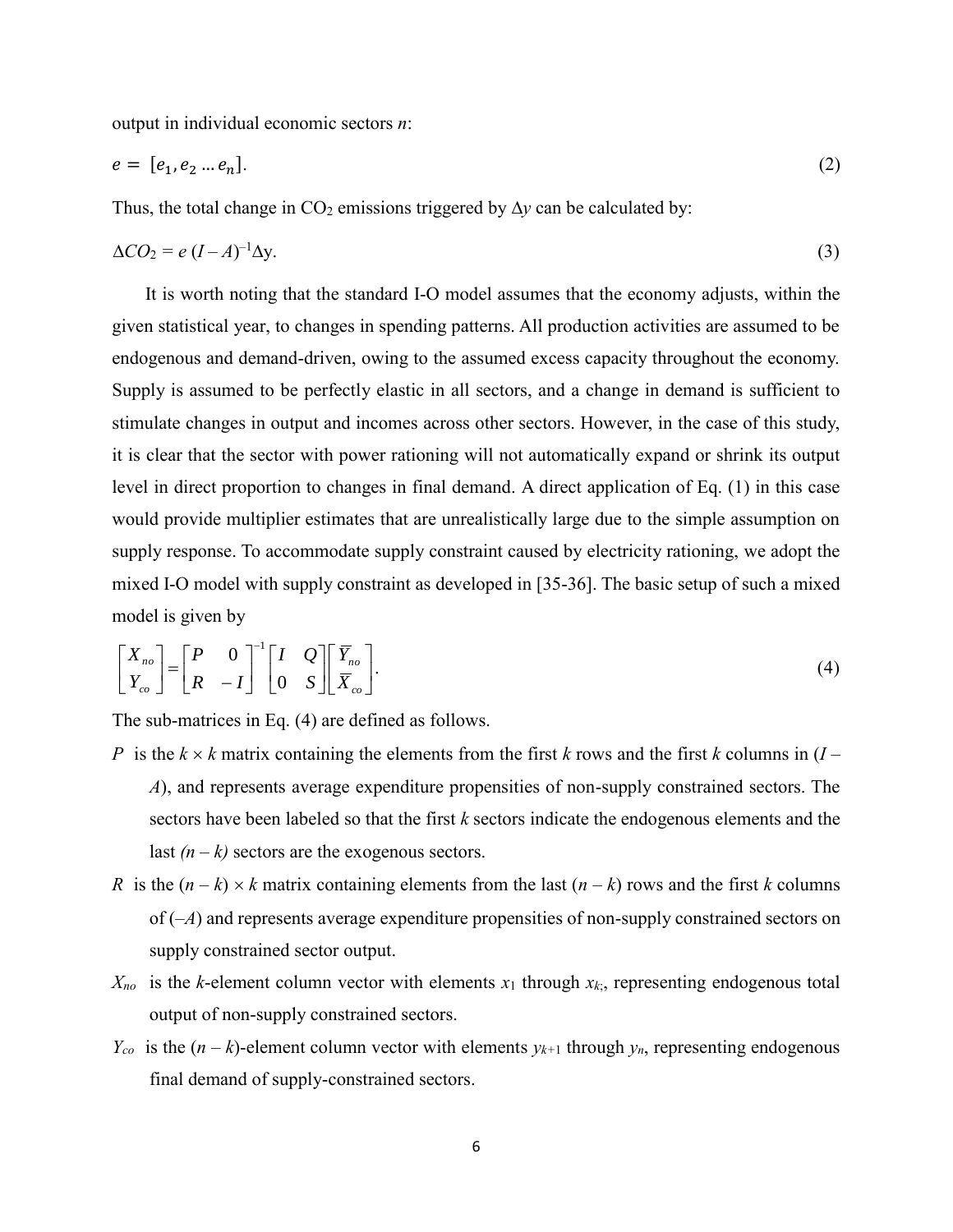- *Q* is the  $k \times (n k)$  matrix of elements from the last  $(n k)$  rows and first *k* columns of  $(-A)$  the matrix, and represents supply constrained sector expenditure propensities on non-supply constrained sector output.
- *S* is the  $(n k) \times (n k)$  matrix of elements from the last  $(n k)$  rows and columns of  $-(I A)$ , and represents average expenditure propensities among supply-constrained sectors.
- $\bar{Y}_{n\sigma}$  is the *k*-element column vector of elements  $y_1$  through  $y_k$ , representing exogenous final demand for non-supply constrained sectors.
- $\bar{X}_{co}$  is the  $(n-k)$ -element column vector of elements  $x_{k+1}$  through  $x_n$ , representing exogenous total output for supply constrained sectors.

In above explanation of Eq (4), *n* stands for the total number of sectors in the input-output table, *k* refers to the number of the power rationing sectors.

In terms of our study,  $\Delta Y_{no}$  corresponds to the change in the final demand of electricity supply sector caused by exogenous shock of a heat wave, and is calculated as the difference between peakload in the heat wave and peak-load without the heat wave. We assume there is no exogenous change of final demand in other sectors.  $\Delta \bar{X}_{co}$  represents the direct output reduction of the sector which is under power rationing. We will impose power rationing at the scale of MSG sector by sector.  $\Delta X_{no}$  refers to the output change of the non-power rationing sectors induced by the indirect impact of the power rationing. Because the power supply of the electricity generation sector reaches the maximum capacity during the heat wave, the extra power needs will show up as negative numbers in the accounting system.  $\Delta Y_{co}$  stands for the final demand change of the power rationing sectors

#### 2.4. Setting for Evaluating Electricity Rationing Choices across Economic Sectors

The electricity rationing plan is designed to handle the situation when electricity demand increases significantly owing to a heat wave shock and the demand surpasses the maximum power supply capacity at an interval around the peak. In order to mitigate the adversary impact of a heat wave on human health and to save human lives, electricity use for cooling residential and working spaces will not be targeted for rationing. In order to maintain the safe functioning of the city systems, electricity supply to several key sectors such as food, water and energy supply, public transportation, and medical and educational services will not be rationed. As a consequence, the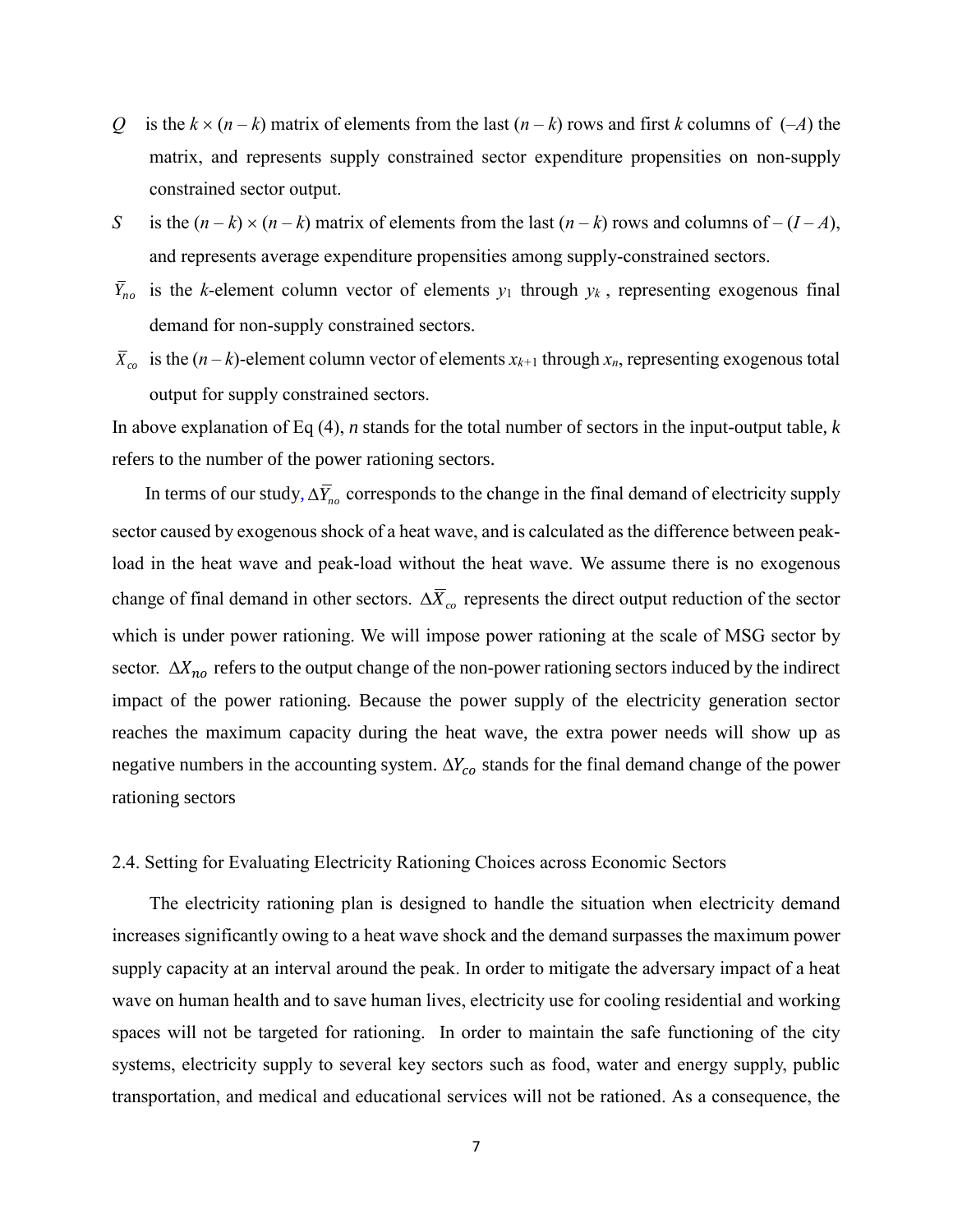rationing plan is designed to target industrial sectors.



**Fig. 1.** Flowchart of the evaluating procedure

Because there was no record of a daily power shortage, we calibrated a proxy measurement as follows. We run a linear regression between daily power use and daily maximum temperature over all work-days in July and August in 2007 and take the slope coefficient of the regression model as the proxy measure of the marginal shortage gap (MSG) in response to  $1^{\circ}$ C increase in daily maximum temperature during a heat wave. Section 3.2 will report the result of this regression and its statistical reliability. We also convert MSG into monetary value based on average electricity price for its convenient use in the mixed I-O table. By imposing an MSG shock to the mixed I-O model (Eq. 4) and run the rationing loop across industrial sectors, we can rank industrial sectors in terms of (a) the magnitude of total GDP loss (economic cost), (b) the extent of total  $CO<sub>2</sub>$ emissions reduction (environmental gain), and (c) the ratio between GDP loss and emissions reduction (economic cost of environmental gain), respectively, as triggered by the MSG shock.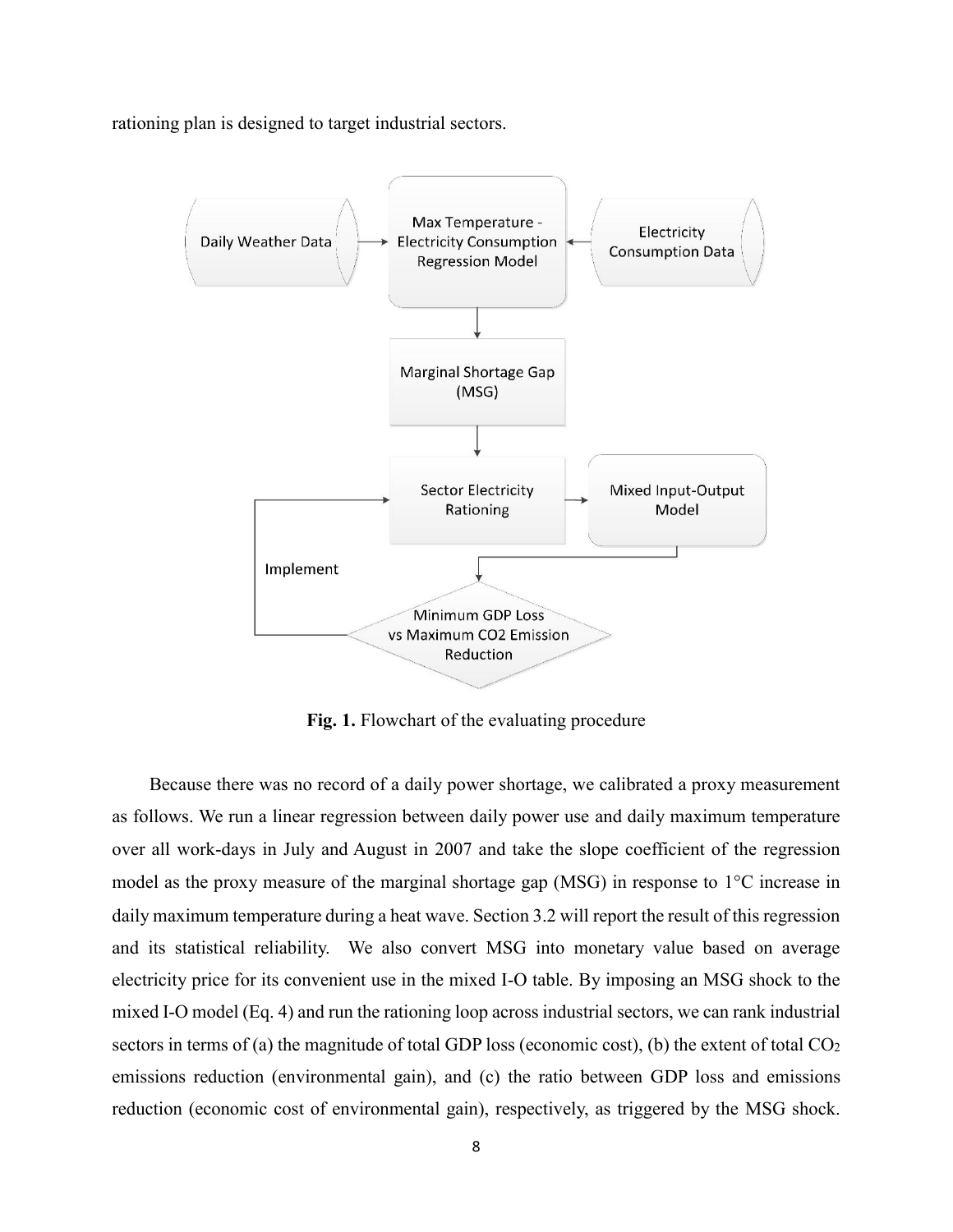Figure 1 presents the flowchart of this evaluation procedure.

# 2.5. Limitation of the Method

Two limitations to our evaluating method are worth mentioning. First, the fixed technical coefficients of the *A*-matrix in our mixed I-O model with supply constraint imply that the amount of electricity input for producing one unit of sectoral output is fixed and will not change during a heat wave. This may lead to an over-estimation of economic losses triggered by a heat wave because some end-users may switch to less electricity-intensive ways of working (e.g., more intensive utilization of underground spaces for office work and storage). However, the extent of such electricity saving is limited. Second, we do not explicitly take into account the possible reduction of power-supply capacity caused by the adversary effects of a heat wave on electricity generation, transmission and distribution system. This omission may lead to an under-estimation of the extent of power-shortage. This limitation can be overcome with the help of technical data from the power generation, transmission and distribution system.

# **3. Results and Discussions**

### 3.1. Daily Maximum Temperature and Electricity Use Regression

We run two regressions, one between daily electricity use and daily maximum temperature and the other between daily peak load and the maximum temperature over work-days during July and August in Shanghai. While both regressions are statistically well-performed, the first regression produces a higher  $R^2$  value at 0.761, in comparison with a  $R^2$  value of 0.719 from the second regression. Therefore, we employ the first regression. Figure 2 presents the scatter plot and the fitted line of the first regression. The figure indicates a close association between daily electricity consumption and maximum temperature. Such a close association was clearly owing to the electricity demand for cooling residential and working spaces in a very hot summer when the average of daily maximum temperature was  $34.4^{\circ}$ C and the highest value of daily maximum temperature was 39.5 $^{\circ}$ C. The slope coefficient of the fitted line is 8.47, indicating that a 1 $^{\circ}$ C increase in daily maximum temperature typically requires an additional power supply of 8.47 million kWh, which amounts to about 2.3% of the average daily electricity consumption over July and August in 2007. We take 8.47 million kWh as the MSG in our simulations.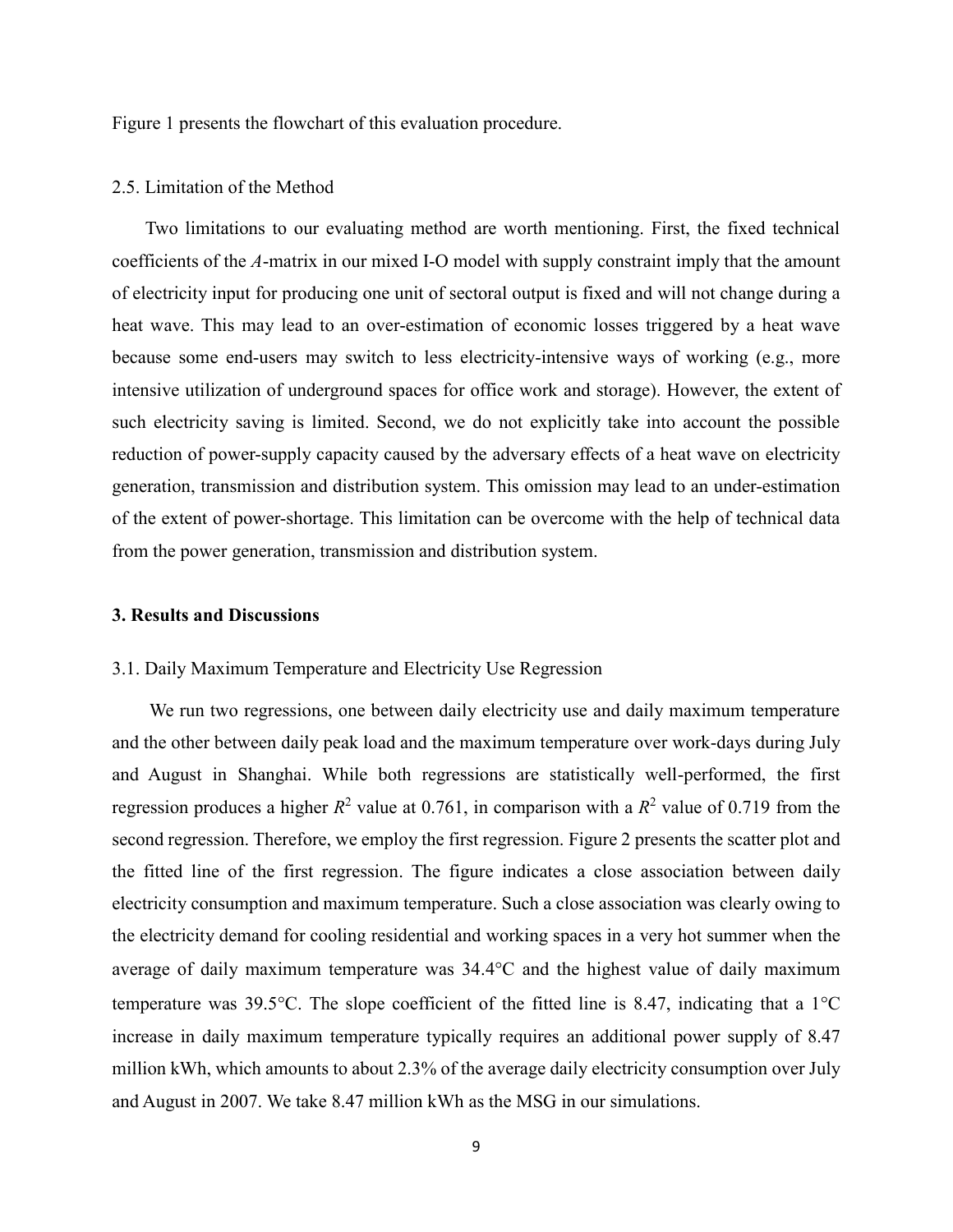

**Fig. 2.** Linear regression between daily electricity use and daily maximum temperature (*p*-value  $< 0.001$ )

### 3.2. Electricity Consumption and CO<sup>2</sup> Emissions in 20 Industrial Sectors

As discussed in Section 2.2, the sectoral match between the I-O table and list of  $CO<sub>2</sub>$  emission inventories results an aggregate I-O table with 44 sectors. After excluding those critical for the safe functioning of city systems, 20 industrial sectors are identified for potential implementation of electricity rationing, as listed in Figure 3.

Figure 3 shows the monetary value of electricity use as intermediate input in each of the 20 industrial sectors targeted for potential power rationing. The values range from 3.1 million to 1.4 billion Yuan. The top three sectors are Smelting and Pressing of Ferrous Metals, Metal Products, and Ordinary Machinery, with a value of power consumption over 1 billion Yuan per annum. Figure 4 reports the share of electricity purchase in the total sectoral output across these 20 sectors. It can be seen that the Metal Products sector is most electricity-intensive, where electricity purchase accounts for 1.32% of the total sectoral output, followed by the sector of Smelting and Pressing of Ferrous Metals, with a share of 0.75%.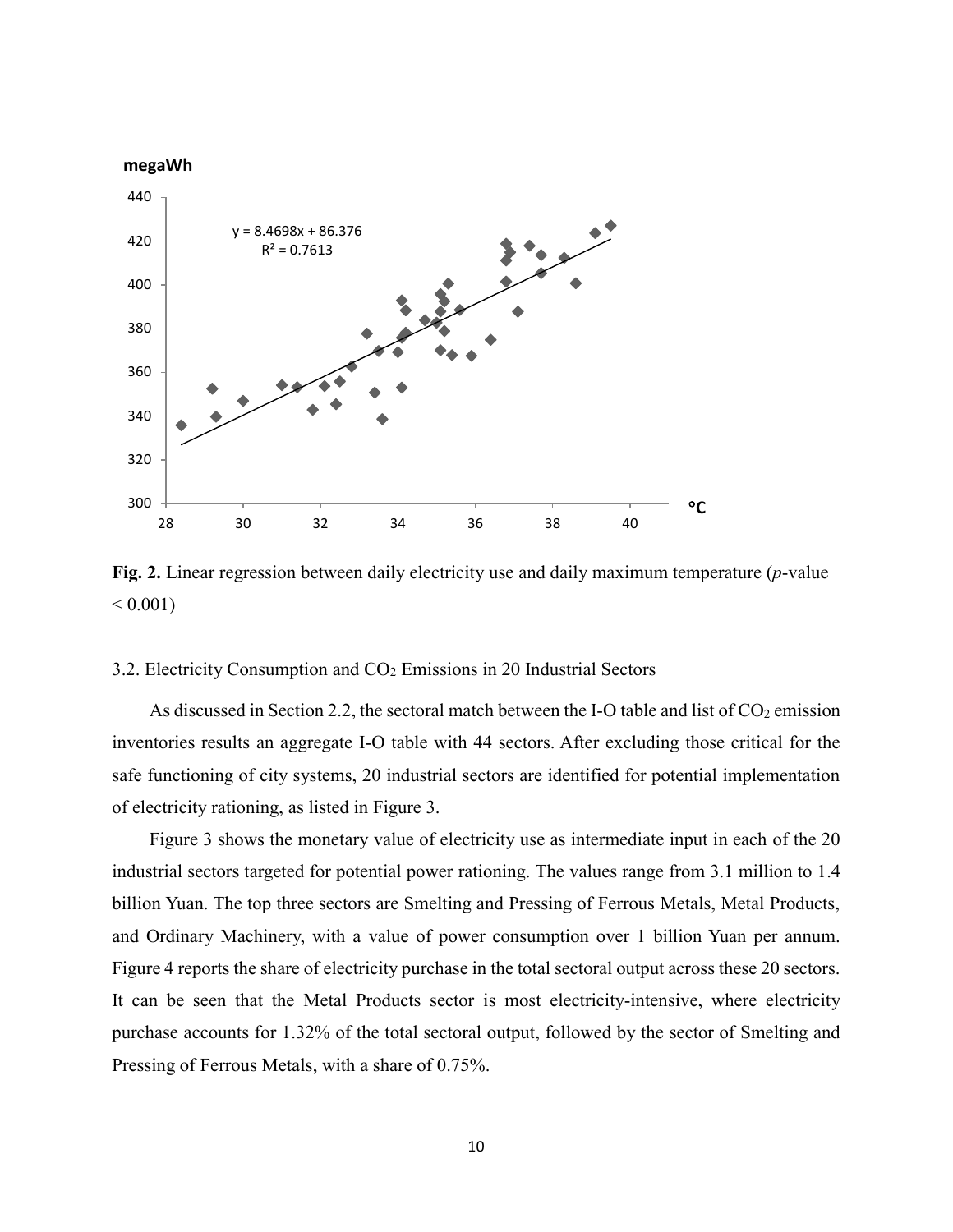

**Fig. 3.** Monetary value of electricity use as intermediate input in each of the 20 industrial sectors in 2007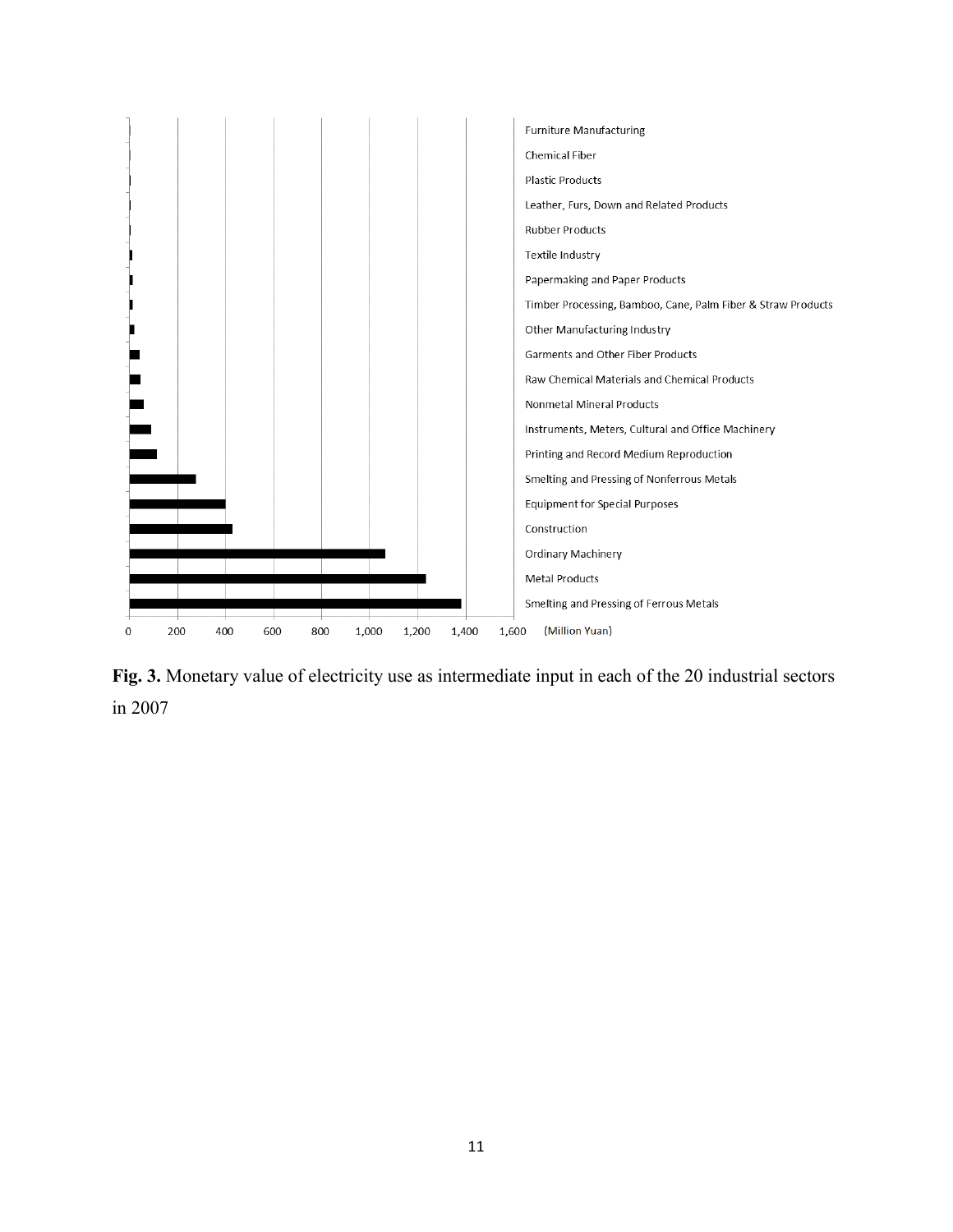

**Fig. 4.** Share of electricity purchase in the total sectoral output in 2007

The total  $CO<sub>2</sub>$  emissions of Shanghai was 200 million tons in 2007. Direct emissions from these 20 industrial sectors accounted for about 25% of the total emissions or 51.7 million tons. As shown in Figure 5, the top five emission sectors are Smelting and Pressing of Ferrous Metals, Nonmetal Mineral Products, Construction, Raw Chemical Materials and Chemical Products, and Ordinary Machinery. The Smelting and Pressing of Ferrous Metals sector was by far the largest emitter and directly emitted 37.4 million tons of  $CO<sub>2</sub>$  in 2007, which accounted for 72.3% of the total emissions from these 20 industrial sectors and 18.7% of the city total emissions. Table 6 ranks these 20 industrial sectors by  $CO<sub>2</sub>$  emissions intensity, which is measured by direct emission quantity per unit of sectoral output. It shows that the Smelting and Pressing of Ferrous Metals and Nonmetal Mineral Products were the most emission-intensive sectors, with an intensity level as about 204 and 130 thousand tons per million Yuan, respectively. At the ranks 3-5 were the Textile, Papermaking and Paper Products, and Other Manufacturing, with an emission intensity above 100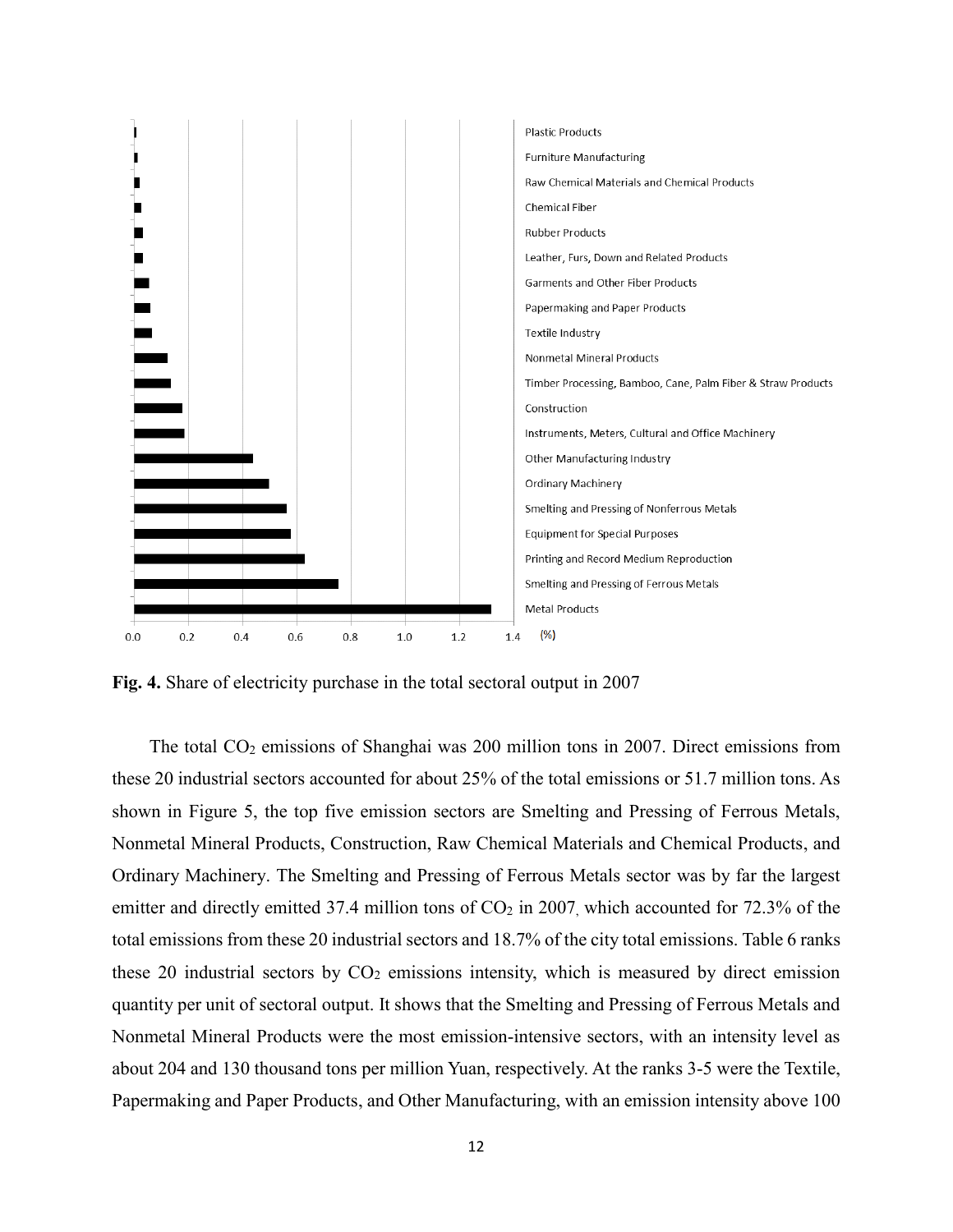thousand tons per million Yuan.



Fig. 5. Direct CO<sub>2</sub> emissions from each of the 20 industrial sectors in 2007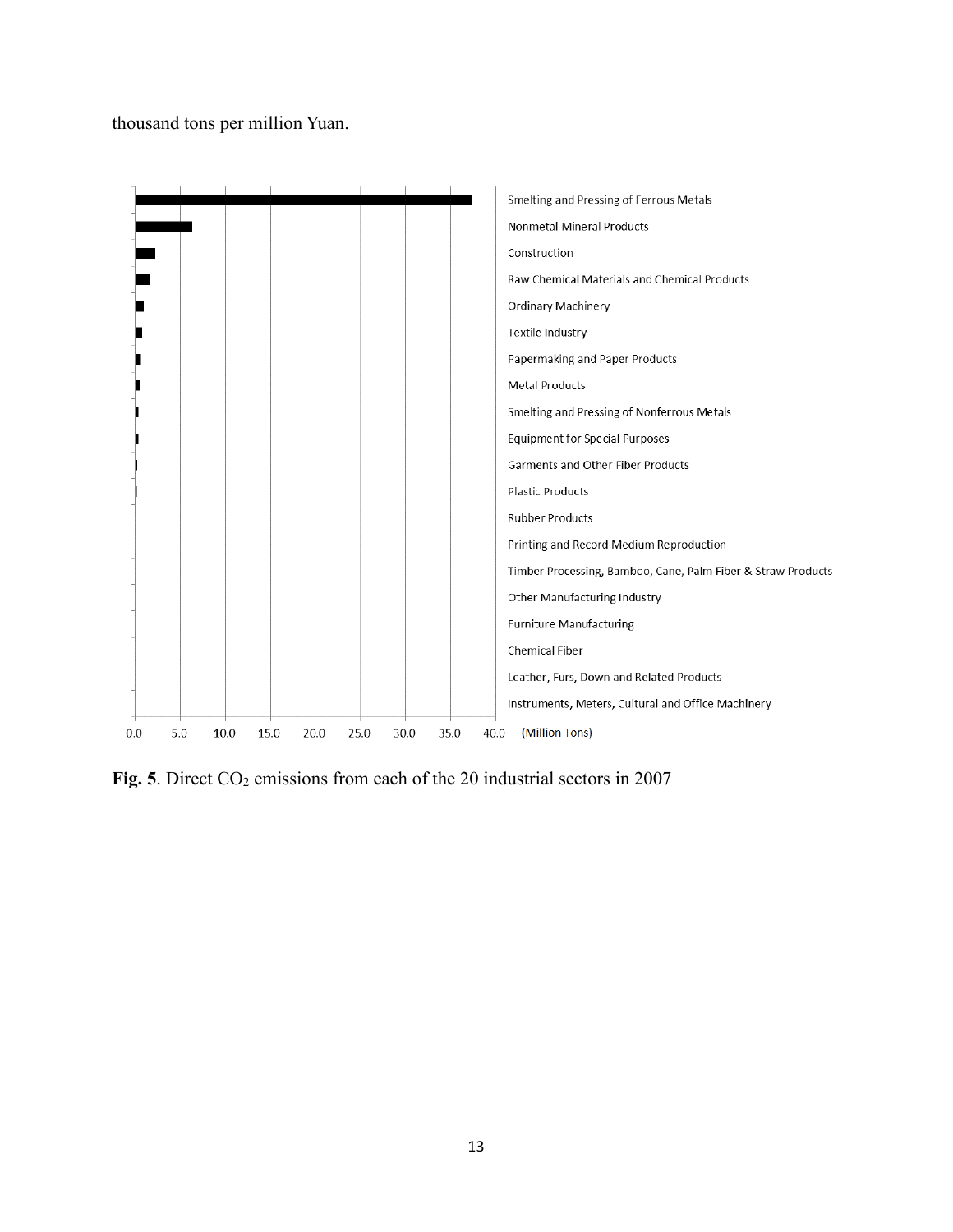

Fig. 6. CO<sub>2</sub> emission intensity in the 20 industrial sectors in 2007

# 3.3. Evaluating Economic Loss versus Environmental Gain across Industrial Sectors

We run the MSG-based rationing loop across industrial sectors as presented in Section 2.4. The results show that for 14 sectors among the 20 industries, in each of them the direct output loss caused by this MSG-based rationing is greater than its average daily output. This implies that a complete shut-down of the sector for one day would be insufficient to solve the shortage problem on the day. We exclude these 14 sectors from the priority list of power rationing. The remaining sectors include Raw Chemical Materials and Chemical Products, Construction, Nonmetal Mineral Products, Smelting and Pressing of Ferrous Metals, Ordinary Machinery, and Equipment for Special Purposes.

The total GDP loss triggered by the MSG-based rationing in each of the above selected 6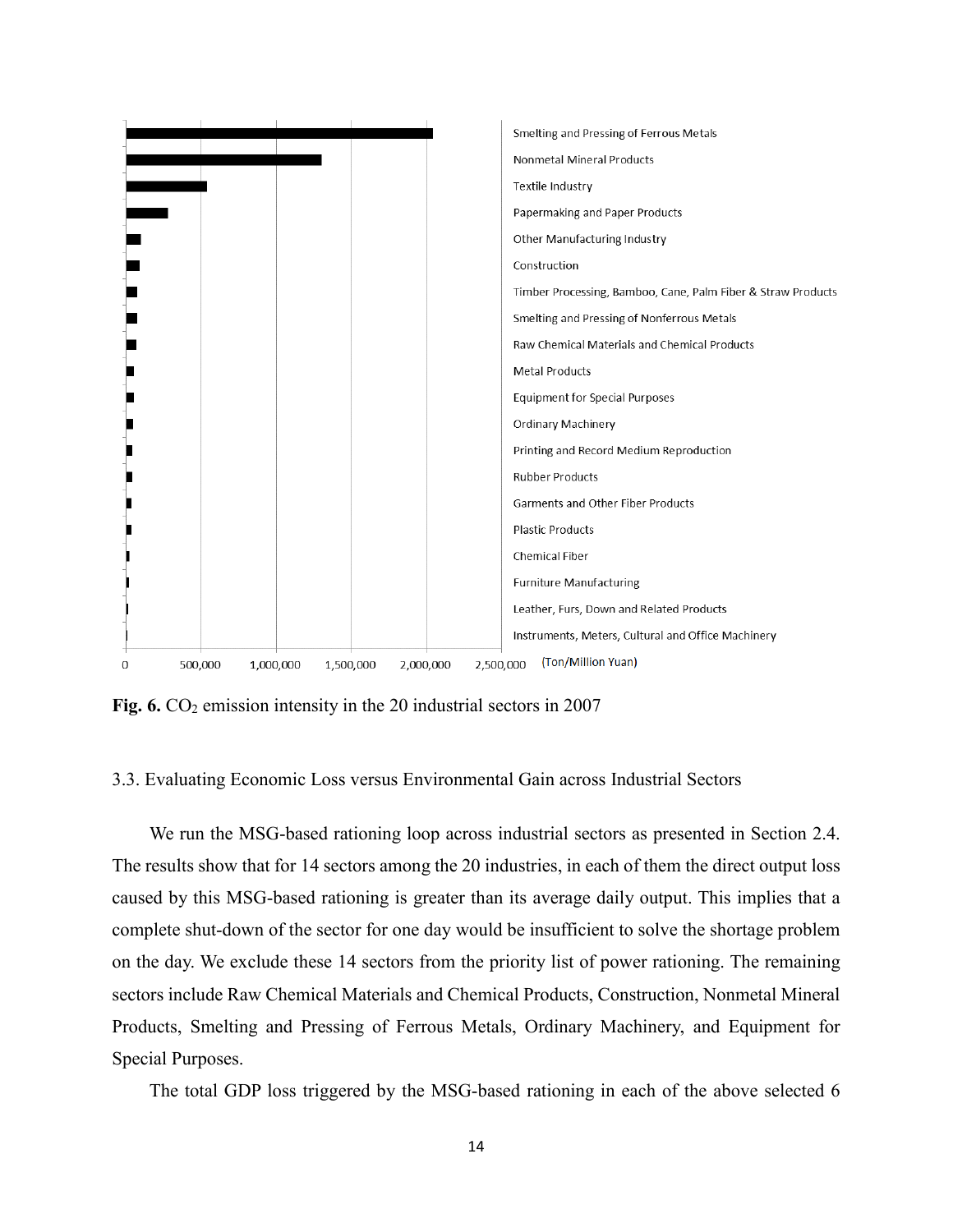sectors is presented in Figure 7. A comparison across Figures 3, 5, and 7 shows that while the Smelting and Pressing of Ferrous Metals is the largest sector in terms of electricity use as intermediate input (Fig. 3) and direct  $CO<sub>2</sub>$  emission (Fig. 5), it takes only the number 4 position in Figure 7, which ranks the 6 priority sectors from the least to the largest GDP loss as triggered by the MSG-based rationing in each of the sectors. The previous practices in Shanghai often regarded this sector as the priority target for power rationing owing to its top position in Figures 3 and 5. Our result in Figure 7 suggests that if a power rationing at the scale of the MSG were imposed on the Raw Chemical Materials sector rather than the Smelting and Pressing of Ferrous Metals, the total GDP loss could be reduced by 85 million yuan, which is a significant saving for one day.

The reduction of  $CO<sub>2</sub>$  emissions triggered by the MSG-based rationing in each of the 6 sector is presented in Figure 8. Because the Smelting and Pressing of Ferrous Metals sector is by far the largest sector in term of direct  $CO_2$  emissions (Fig. 5), it is not a surprise that the greatest reduction of 42,000 tons can be triggered by a power rationing at the scale of MSG in this sector. The number 2 sector in Figure 8 is Nonmetal Mineral Products, and this is consistent with its rank in Figure 5. Interestingly, while the Ordinary Machinery sector ranks number 5 in Figure 5, it moves to number 3 in Figure 7. This move-up can be attributed to the fact that the up-stream and down-stream industries of this sector are relatively more  $CO<sub>2</sub>$  intensive and this results in a significant reduction in terms of indirect  $CO<sub>2</sub>$  emissions.

Although the issue on how to effectively coordinate the policy choices based on the different ranks in Figures 7 and 8 are subject to political consideration of the local planners, based on our research findings we can propose a simple indicator which can help decision-makers to evaluate the economic cost of emissions reduction as triggered by a given degree of electricity rationing. This indicator is the ratio of the total GDP loss to the reduction of total  $CO<sub>2</sub>$  emissions (thousand Yuan/ton) as triggered by the rationing. Figure 9 reports this ratio for the 6 priority sectors for power rationing. It shows that the power rationing in the Nonmetal Mineral Products sector results in the lowest economic cost of  $CO<sub>2</sub>$  reduction at 2,900 yuan/ton, followed by the Smelting and Pressing of Ferrous Metals sector and Ordinary Machinery sector, at 3,100 and 5,900 yuan/ton, respectively. In contrast, the rationing in the Raw Chemical Materials and Chemical Products sector results in the highest economic cost of  $CO<sub>2</sub>$  reduction at 25,400 yuan/ton, which is about 9 times higher than the figure triggered by the rationing in the Nonmetal Mineral Products sector.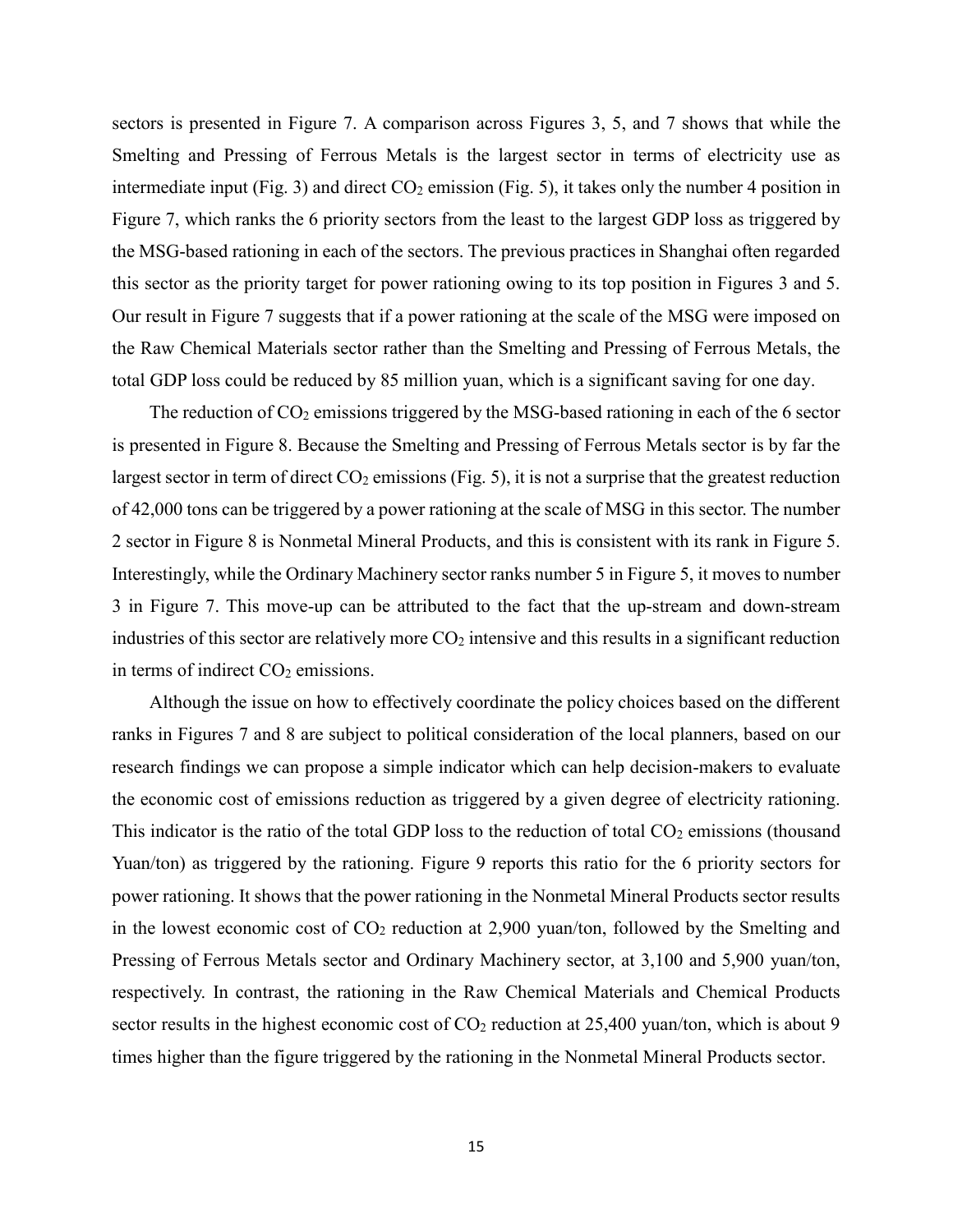

**Fig. 7.** Total GDP loss triggered by MSG rationing in 6 sectors



Fig. 8. The reduction of total CO<sub>2</sub> emissions triggered by MSG power rationing in 6 sectors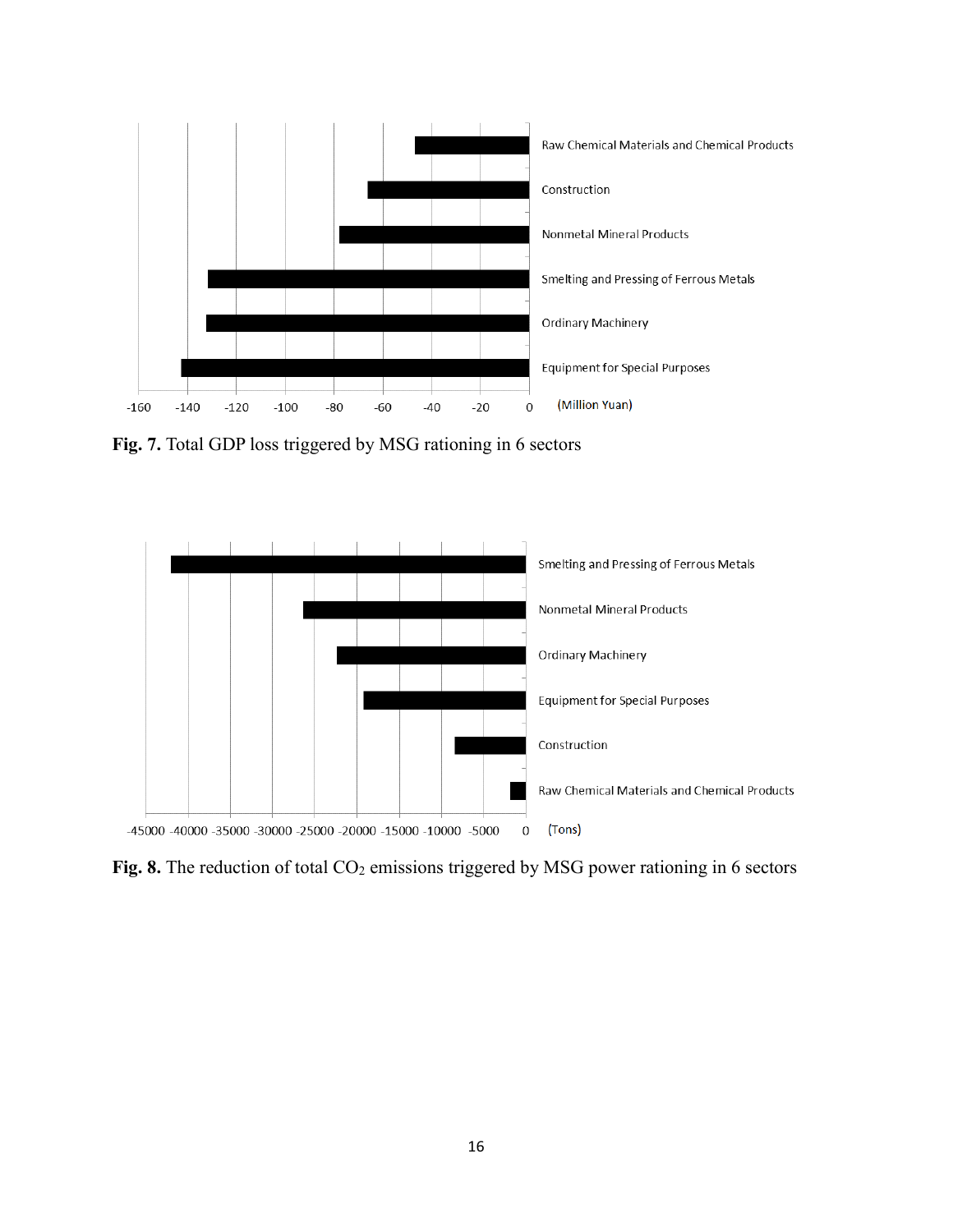

**Fig. 9.** Ratio of GDP loss to the reduction of  $CO<sub>2</sub>$  emissions in 6 sectors

# **4. Concluding Remarks**

Three great challenges of the  $21<sup>st</sup>$  century for many megacities in the world are maintaining sustainable economic growth, fostering low-carbon development, and managing climate change. While failure on any of them would lead to failures on the other two, a well-constructed response to one can provide great advantages and opportunities for the others. This research aims to facilitate a well-constructed short-term electricity rationing regime for managing electricity shortage caused by heat wave shocks. The regime should eliminate the shock incidents of blackouts and brownout, minimize the overall economic cost of the electricity rationing, and maximize the environmental gain of the rationing. We have proposed a policy support tool which combines a regression model between daily electricity use and maximum temperature over the summer months and a mixed input-output model with supply constraint. We applied this tool to the datasets of Shanghai in China and ranked individual industrial sectors of Shanghai according to (a) the total GDP loss, (b) total reduction of  $CO<sub>2</sub>$  emissions, and (c) the economic cost of emissions reduction, as triggered by a given degree of electricity rationing enacted in the sector. These results on ranks and the magnitudes of losses and gains will provide scientifically integrated information for the local planners to effectively identify priority policy choices and coordinate policy actions in line with their political consideration and value judgement. Given the concern in the literature that for heat waves, anticipatory adaptation is not common owing to the lack of simple and effective tools to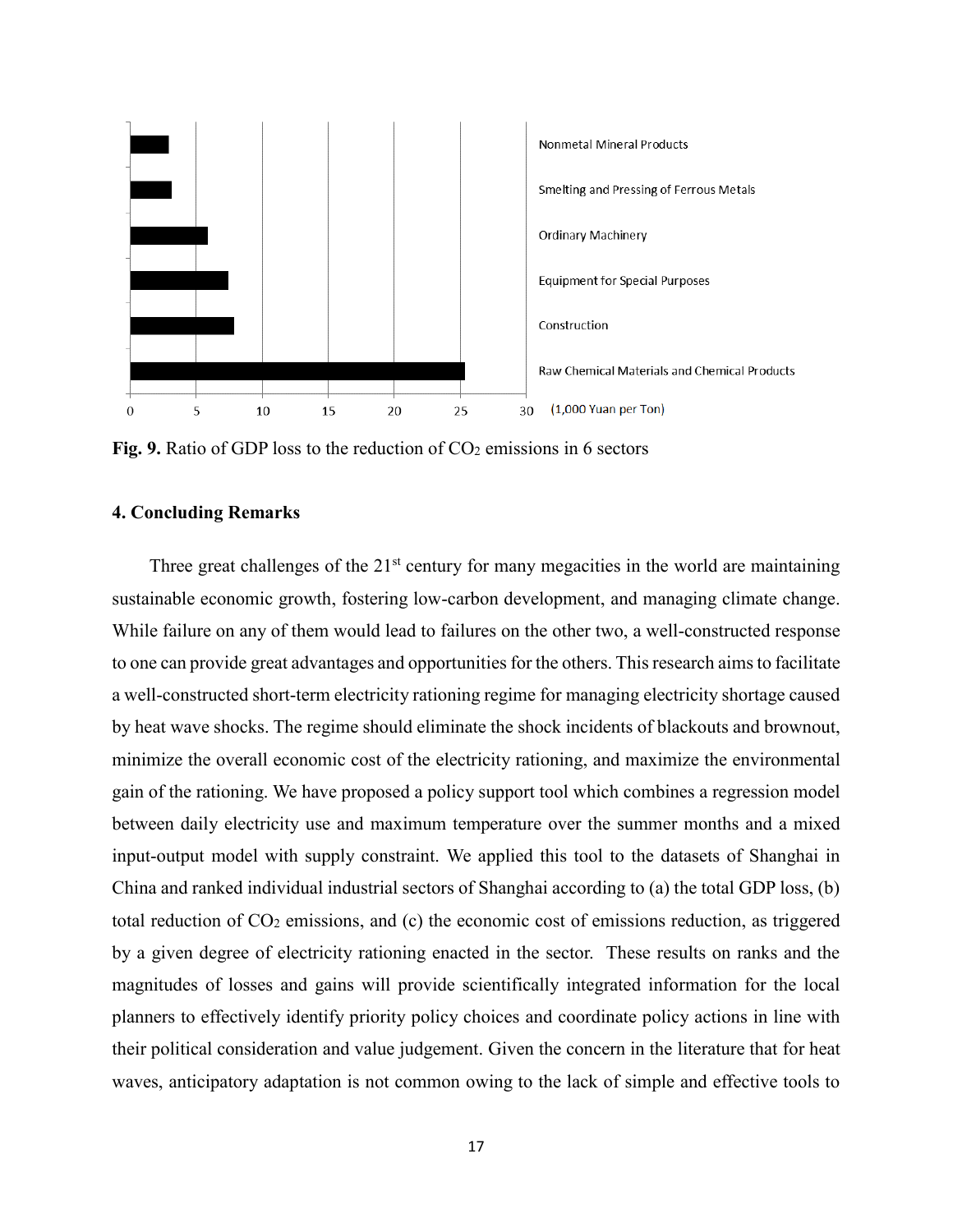clearly assess the risks and losses caused by a heat wave [4], our work fills an important niche in the field of applied energy.

It is worth noting that the prerequisite for applying this tool is the availability of wellconstructed input-output table at the city level and the table should not be behind the current year for more than five years because some technical coefficients may experience significant change after five years. Although this prerequisite may form a hard constraint for the applicability of this decision supporting tool in many cities, it is highly possible that the rapid progress in big-data collection, consolidation, and analytics would make such input-output tables widely available in near future.

# **Acknowledgments**

This work was supported by the National Natural Science Foundation of China (No. 41371110) and China Meteorological Administration (Nos. CCSF201330 and CCSF201112).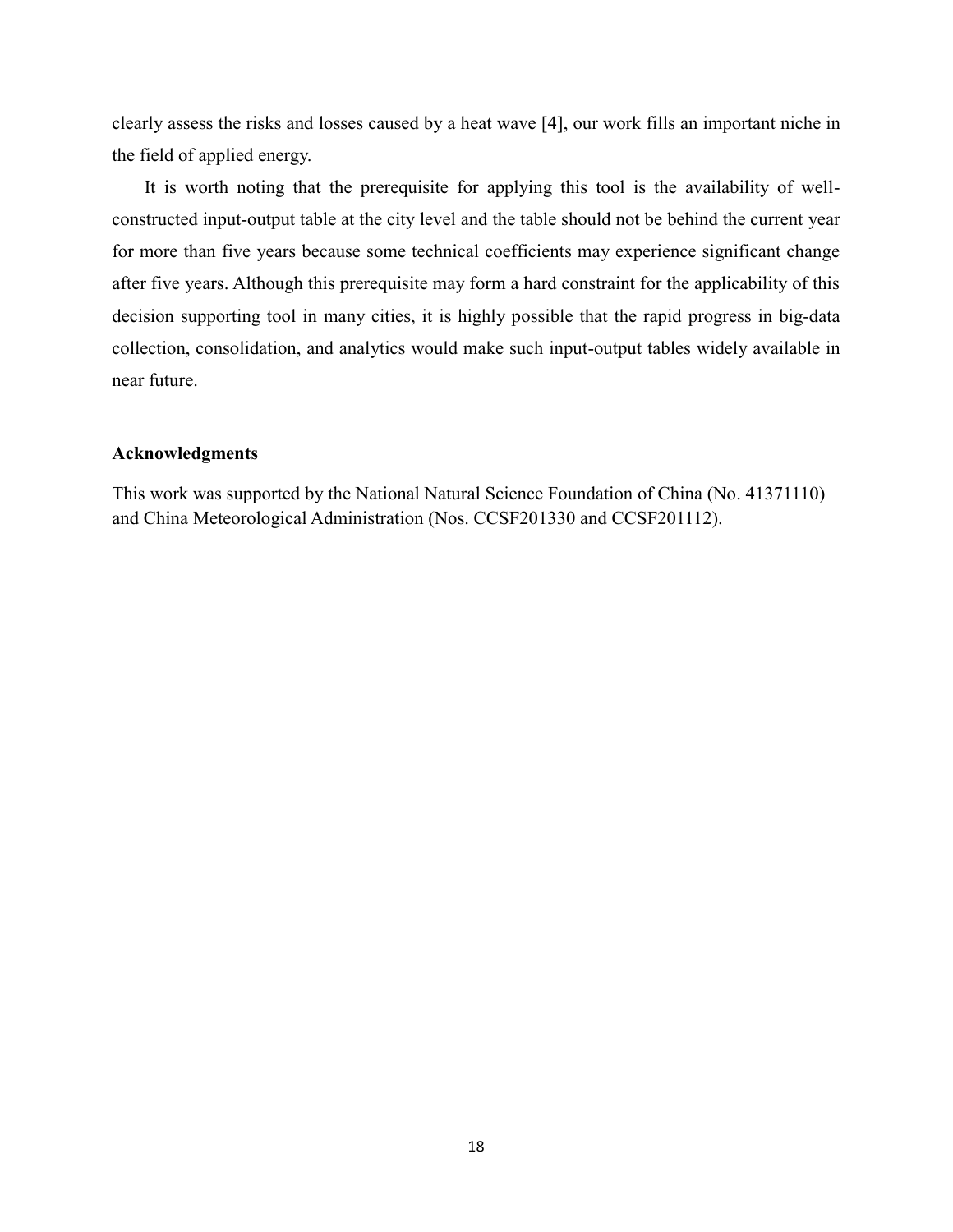# **References**

- [1] IPCC. Summary for Policymakers. In: Edenhofer O, Pichs-Madruga R., Sokona Y., et al. (editors). Climate Change 2014, Mitigation of Climate Change Contribution of Working Group III to the Fifth Assessment Report of the Intergovernmental Panel on Climate Change. Cambridge, United Kingdom and New York, NY, USA: Cambridge University Press; 2014.
- [2] Robine J. M., Cheung S. L., Le Roy S., et al. Death toll exceeded 70,000 in Europe during the summer of 2003. C R Biologies. 2008; 331(2):171-178.
- [3] U.S. Department of Energy's Office of Policy and International Affairs (DOE-PI), *Energy Sector Vulnerability to Climate Change and Extreme Weather*. DOE, Washington D.C., USA, 2013, [http://energy.gov/downloads/us-energy-sector-vulnerabilities-climate-change-and-extreme-weather.](http://energy.gov/downloads/us-energy-sector-vulnerabilities-climate-change-and-extreme-weather).
- [4] Aivalioti, Sofia. Electricity sector adaptation to heat waves. Sabin Center for Climate Change Law, Columbia Law School, New York, USA. 2015. Available at http://web.law.columbia.edu/sites/default/files/microsites/climate-change/white\_paper\_ electricity sector adaptation to heat waves.pdf. .
- [5] Edward Vine. Adaptation of California's electricity sector to climate change. Climatic Change. 2012; 111 (1): 75-99.
- [6] Rick Jurgens. Outages identify PG&E's limits: After heat wave caused 1.2 million customers to lose power, experts assess utility's vulnerabilities. Contra Costa Times (Walnut Creek, CA), Jul. 30 2006 Available at http://www.highbeam.com/doc/1G1-148827202.html.
- [7] Survey Office of the National Bureau of Statistics in Shanghai. [http://www.stats-sh.gov.cn/.](http://www.stats-sh.gov.cn/)
- [8] State Grid Shanghai Municipal Electric Power Company. [http://www.sh.sgcc.com.cn/.](http://www.sh.sgcc.com.cn/)
- [9] Jin Xi, An Ping, Cao Wei, et al. The effects and their potential analysis of the meausures used by Shanghai Municipal Electric Power Company during summer 2005. Journal of Shanghai University of Electric Power. 2005; 21(1): 73-75.
- [10] Cai Hai-sheng. Alternating Peak Load to Use Electric Power in Order and Benefit Analysis in 2003. Power DSM. 2003; 5(3): 31-33.
- [11] Jiang Bin. Analysis and research of peak load shifting in Nanjing City. Power DSM. 2005; 7(2): 25- 27.
- [12] Xu Zhi-yong and Zeng Ming. Economics analysis of orderly use of electricity and its implementation proposals. Power DSM. 2009; 11(1): 35-37.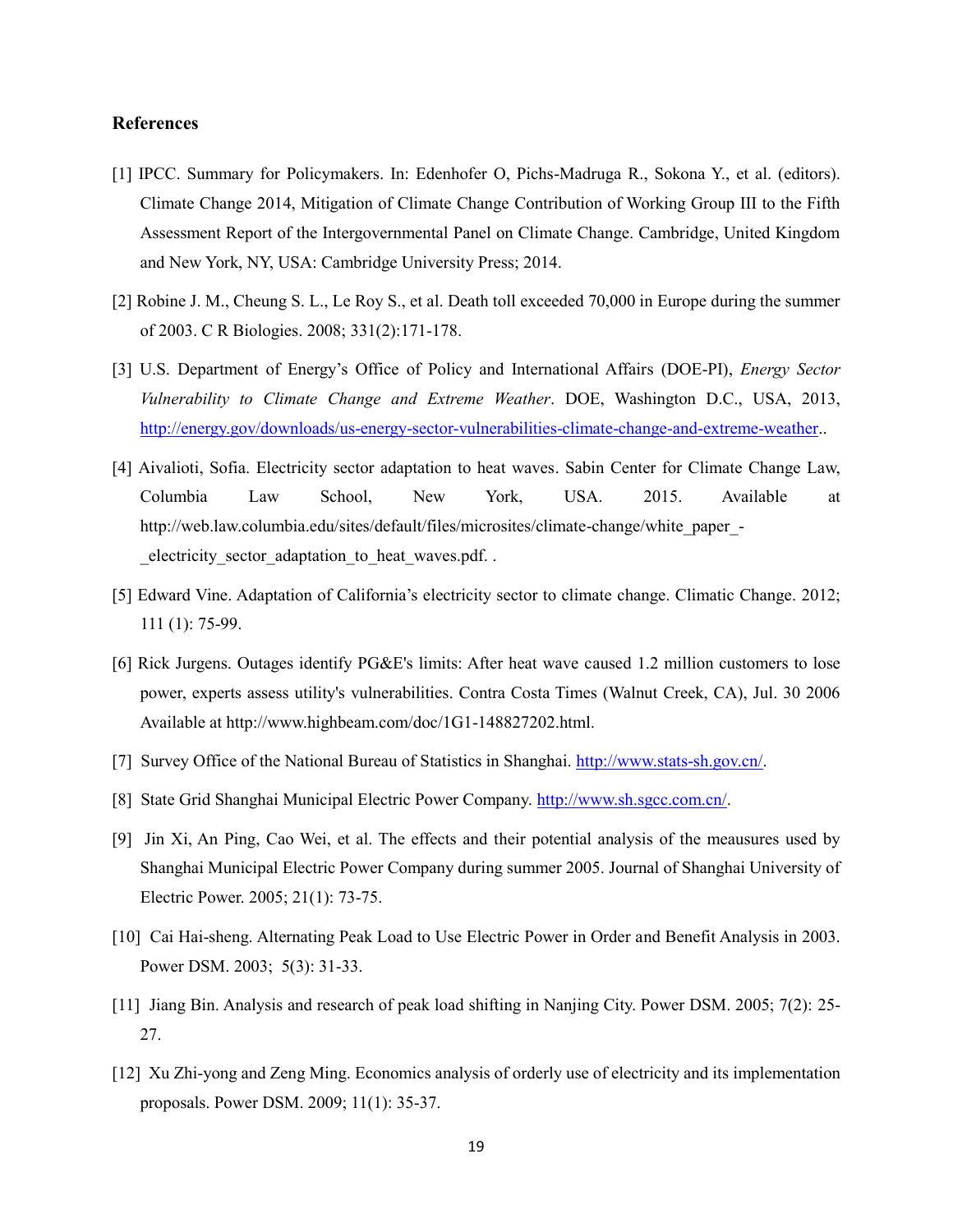- [13] Kawahara K., Sasaki H., Kubokawa J., et al. A proposal of a supporting expert system for outage planning of electric power facilities retaining high power supply reliability. IEEE Transactions on Power Systems. 1998; 13(4):1453-1458.
- [14] Fahrioglu M. and Alvarado F. L. (2000). Designing cost effective demand management contracts using game theory. IEEE Transactions on Power Systems 15(4): 1255-1260.
- [15] Psiloglou B. E., Giannakopoulos C., Majithia S., et al. Factors affecting electricity demand in Athens, Greece and London, UK: A comparative assessment. Energy. 2009; 34(11): 1855-1863.
- [16] Hekkenberg M., Benders R. M. J., Moll H. C., et al. Indications for a changing electricity demand pattern: The temperature dependence of electricity demand in the Netherlands. Energy Policy. 2009; 37(4): 1542-1551.
- [17] Yee Yan Yuk. Climate and residential electricity consumption in Hong Kong. Energy. 1998; 23(1): 17- 20.
- [18] Al-Zayer Jamal and Al-Ibrahim Abdulla A. Modelling the impact of temperature on electricity consumption in the Eastern Province of Saudi Arabia. Journal of Forecasting. 1996; 15(2): 97-106.
- [19] Sailor David J. Relating residential and commercial sector electricity loads to climate-evaluating state level sensitivities and vulnerabilities. Energy. 2001; 26(7): 645-657.
- [20] Matzarakis Andreas and Balafoutis Christos. Heating degree-days over Greece as an index of energy consumption. International Journal of Climatology. 2004; 24(24): 1817-1828.
- [21] Valor Enric, Meneu Vicente and Caselles Vicente. Daily Air Temperature and Electricity Load in Spain. Journal of Applied Meteorology. 2001; 40(8): 1413-1421.
- [22] Badr E. A. and Nasr G. E. On the relationship between electrical energy consumption and climate factors in Lebanon: co-integration and error-correction models. International Journal of Energy Research. 2001; 25(12): 1033-1042.
- [23] Ahmed T., Muttaqi K. M. and Agalgaonkar A. P. Climate change impacts on electricity demand in the State of New South Wales, Australia. Applied Energy. 2012; 98(5):376-383.
- [24] Felice Matteo De, Alessandri Andrea and Catalano Franco. Seasonal climate forecasts for mediumterm electricity demand forecasting. Applied Energy. 2015; 137:435-444.
- [25] Cancelo José Ramón, Espasa Antoni and Grafe Rosmarie. Forecasting the electricity load from one day to one week ahead for the Spanish system operator. International Journal of Forecasting. 2008; 24(4): 588-602.